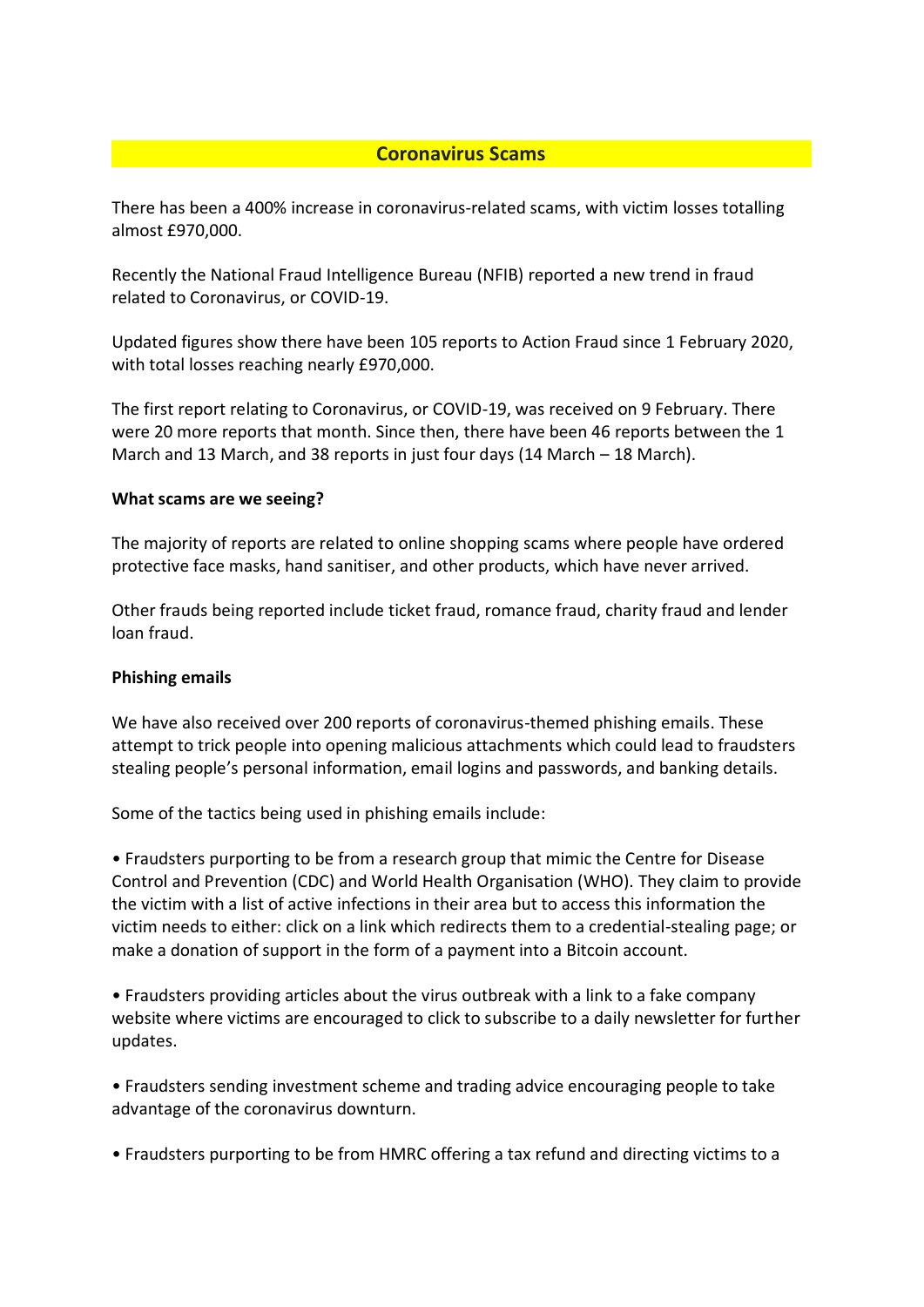fake website to harvest their personal and financial details. The emails often display the HMRC logo making it look reasonably genuine and convincing.

# **Superintendent Sanjay Andersen, Head of the National Fraud Intelligence Bureau, said:**

"Fraudsters will use any opportunity they can to take money from innocent people. This includes exploiting tragedies and global emergencies.

"The majority of scams we are seeing relate to the online sale of protective items, and items that are in short supply across the country, due to the COVID-19 outbreak. We're advising people not to panic and to think about the purchase they are making. When you're online shopping it's important to do your research and look at reviews of the site you are buying from."

### **Graeme Biggar, Director General of the National Economic Crime Centre, said:**

"We have already seen fraudsters using the COVID-19 pandemic to scam people looking to buy medical supplies online, sending emails offering fake medical support and targeting people who may be vulnerable or increasingly isolated at home.

"These frauds try to lure you in with offers that look too good to be true, such as high return investments and 'healthcare opportunities', or appeals for you to support those who are ill or bogus charities.

"The advice is simple, think very carefully before you hand over your money, and don't give out your personal details unless you are sure who you are dealing with.

"We are working together across law enforcement, government and the private sector to combat this criminal activity and protect the public. If you think you have been a victim please report to Action Fraud."

# **Protect yourself**

1) Watch out for scam messages

Don't click on the links or attachments in suspicious emails, and never respond to unsolicited messages and calls that ask for your personal or financial details.

2) Shopping online:

If you're making a purchase from a company or person you don't know and trust, carry out some research first, and ask a friend or family member for advice before completing the purchase. If you decide to go ahead with the purchase, use a credit card if you have one, as most major credit card providers insure online purchases.

For more information on how to shop online safely, please visit: [https://www.actionfraud.police.uk/shoponlinesafely](http://track.vuelio.uk.com/z.z?l=aHR0cHM6Ly93d3cuYWN0aW9uZnJhdWQucG9saWNlLnVrL3Nob3BvbmxpbmVzYWZlbHk%3d&r=12749737515&d=11092121&p=1&t=h&h=716e4fbb780d4be95ad14f6cf8df1eda)

3) Protect your devices from the latest threats: